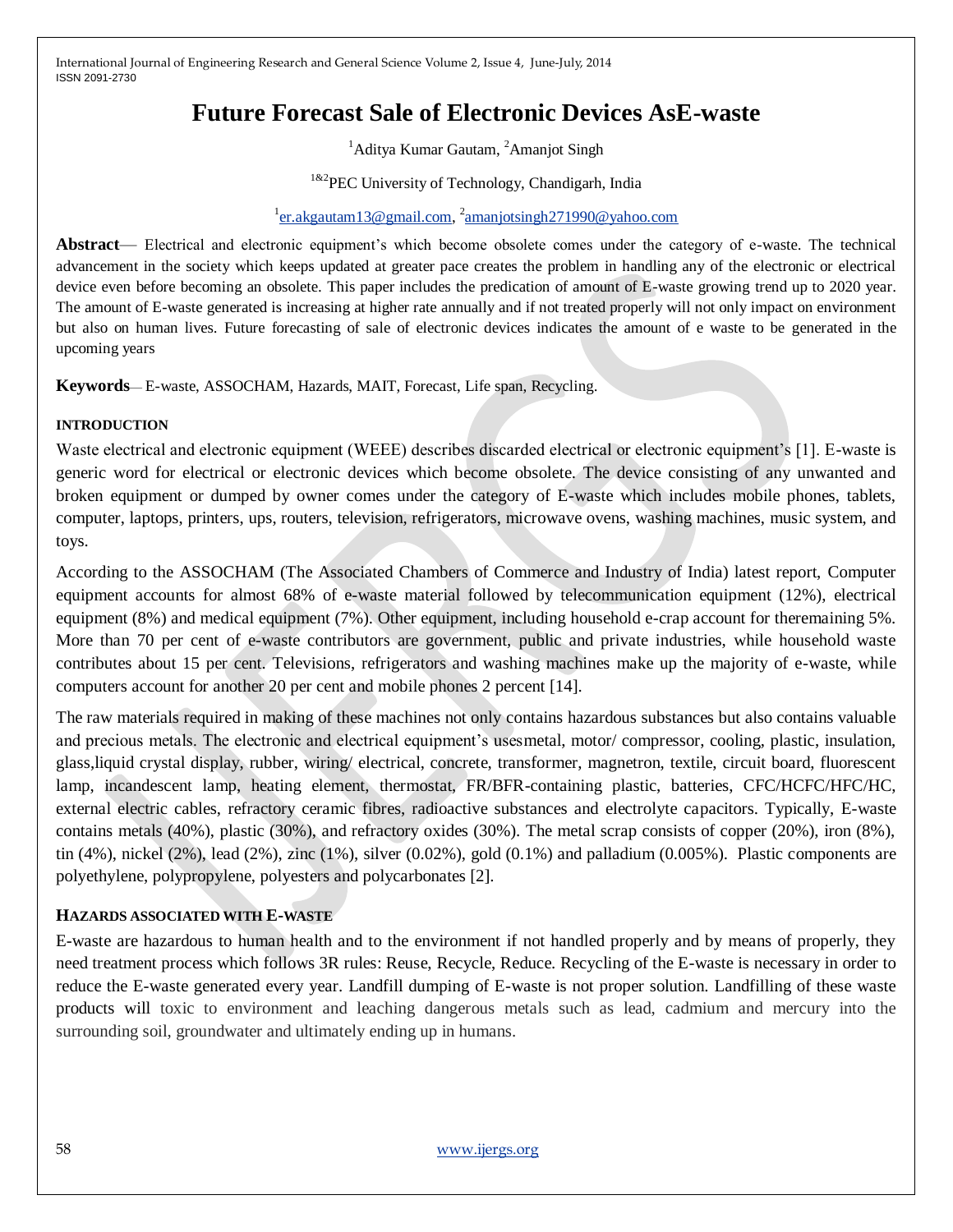| A. Hazardous Substance |  |
|------------------------|--|
|                        |  |

| <b>Substance</b>                 | <b>Used</b> in                                                                                                                          | <b>Hazards</b>                                                                                                                                                                                                                                                 |
|----------------------------------|-----------------------------------------------------------------------------------------------------------------------------------------|----------------------------------------------------------------------------------------------------------------------------------------------------------------------------------------------------------------------------------------------------------------|
| Americium                        | smoke alarms                                                                                                                            | carcinogenic                                                                                                                                                                                                                                                   |
| <b>BFRs</b>                      | flame retardants in plastics                                                                                                            | impaired development of the nervous system, thyroid problems,<br>and liver problems.                                                                                                                                                                           |
| Cadmium                          | light-sensitive resistors, corrosion<br>resistant alloys for marine and<br>aviation<br>environments,<br>and<br>nickel-cadmium batteries | can cause severe damage to the lungs and kidney, can leach into<br>the soil, harming microorganisms and disrupting the soil<br>ecosystem                                                                                                                       |
| Lead                             | solder, CRT monitor glass, lead-<br>acid batteries,<br>some formulations of PVC.                                                        | lead exposure include impaired cognitive function, behavioural<br>disturbances, attention deficits, hyperactivity, conduct problems<br>and lower IQ.                                                                                                           |
| Mercury                          | fluorescent tubes, tilt switches<br>(mechanical<br>doorbells, thermostats), and flat<br>screen monitors                                 | sensory impairment, dermatitis, memory loss, and muscle<br>weakness. Environmental effects in animals include death,<br>reduced fertility, slower growth and development.                                                                                      |
| Sulphur                          | lead-acid batteries                                                                                                                     | liver damage, kidney damage, heart damage, eye and throat<br>irritation. When released in to the environment, can create<br>sulphuric acid                                                                                                                     |
| Perfluorooctanoic<br>acid (PFOA) | Non-stick cookware (PTFE), used<br>additive in<br>antistatic<br>an<br>as<br>industrial applications, and found<br>in electronics        | Hepatotoxicity, developmental toxicity, immune toxicity,<br>hormonal effects and carcinogenic effects. Studies have found<br>increased maternal PFOA levels to be associated with an<br>increased risk of spontaneous abortion (miscarriage) and<br>stillbirth |

Table 2. [3] Hazardous substances used in electronic & electrical equipment's.

# **B. Non Hazardous Substance**

| <b>Substances</b> | <b>Used in</b>                                                                                         |
|-------------------|--------------------------------------------------------------------------------------------------------|
| Aluminum          | nearly all electronic goods using more than a few watts of power (heat sinks), electrolytic capacitors |
| Copper            | copper wire, printed circuit board tracks, component leads                                             |
| Germanium         | 1950s–1960s transistorized electronics                                                                 |
| Gold              | connector plating, primarily in computer equipment                                                     |
| Iron              | steel chassis, cases, and fixings                                                                      |
| Lithium           | lithium-ion batteries                                                                                  |

59 [www.ijergs.org](http://www.ijergs.org/)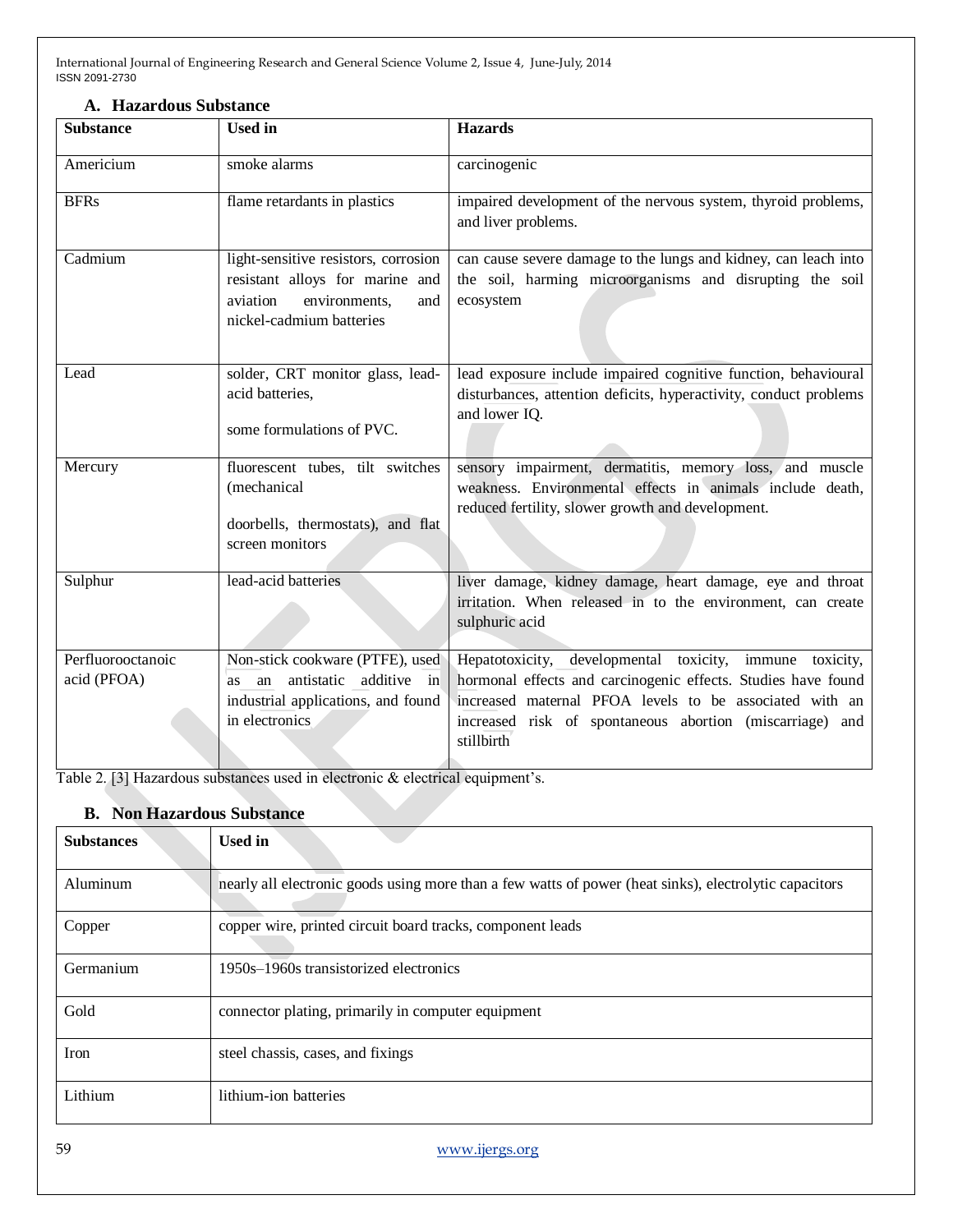| Nickel  | nickel-cadmium batteries                         |
|---------|--------------------------------------------------|
| Silicon | glass, transistors, ICs, printed circuit boards. |
| Tin     | solder, coatings on component leads              |
| Zinc    | plating for steel parts                          |

Table 2. [3] Non- hazardous substances used in electronic & electricalequipment's.

### **INDIA'S E-WASTE GROWTH**

The Amount of E-waste generated in India annually in the year 2007 was 3, 82,979 MT, including 50,000 MT of imports in India.[4] As per the study conducted by ASSOCHAM, India is likely to generate e-waste to an extent of 15 Lakh metric tonnes (MT) per annum by 2015 from the current level 12.5 Lakh MT per annum growing at a compound annual growth rate (CAGR) of about 25% [14].Indian government passed the E-waste ( Management & Handling) Rules, 2011 [13] which aims to channelize the E-waste generated in the country by recycling, recovering and reduce which came into effect from 1st may 2012. The reason behind the annual increase rate of e-waste is because of the higher per capita income, rate of change of technology and peer pressure contributes to increased rate of obsolescence of electronics. As the new technology comes into the market, the sale of electronic and electrical devices increases and previous technology gets affected. The rapid change in technology causes the device stability in market for a short span of time due to which the owner dumps their device even before they get obsolete.

According to the ASSOCHAM latest study conducted on E- waste which released on 22<sup>nd</sup> April, 2014, In India, about 4.5 lakhs child labours between the age group of 10-14 are observed to be engaged in various e-waste (electronic waste) activities, without adequate protection and safeguards in various yards and recycling workshops [14]. Its exposure can cause headache, irritability, nausea, vomiting and eyes pain. Unauthorised recyclers may suffer liver, kidney and neurological disorders.

The study conducted by MAIT (Manufacturers Association for information technology) organization depicts that the PC and Laptop sales has increased over the years published in their annual report 2012-13[5]. Other devices as printers, ups and server shows minor growth. The following table contains the electronic devices sold (in million units) over the past years:

| Year      | <b>Desktop</b> | Laptop         | <b>Printer</b> | <b>UPS</b> | <b>Server</b> | <b>Total</b> |
|-----------|----------------|----------------|----------------|------------|---------------|--------------|
| 2006-07   | 5.49           | 0.85           | 1.49           | 2.17       | 0.09          | 10.09        |
| 2007-08   | 5.52           | 1.82           | 1.60           | 1.62       | 0.12          | 10.68        |
| 2008-09   | 5.28           | $1.52^{\circ}$ | 1.62           | 1.52       | 0.12          | 10.06        |
| $2009-10$ | 5.53           | 2.51           | 2.50           | 2.32       | 0.10          | 12.96        |
| 2010-11   | 6.03           | 3.28           | 3.13           | 2.38       | 0.09          | 14.91        |
| 2011-12   | 6.71           | 4.02           | 2.97           | 2.55       | 0.09          | 16.34        |
| 2012-13   | 6.77           | 4.40           | 2.93           | 2.53       | 0.09          | 16.72        |

Table 3. Previous year sales data (in million) of Desktop, Laptop,Printers, UPS & Server. [5]

#### **LIFE SPAN OF ELECTRONICS EQUIPMENT**

The average life of electronic equipment mentioned above for which the device will operate without getting obsolete is normally different for every equipment.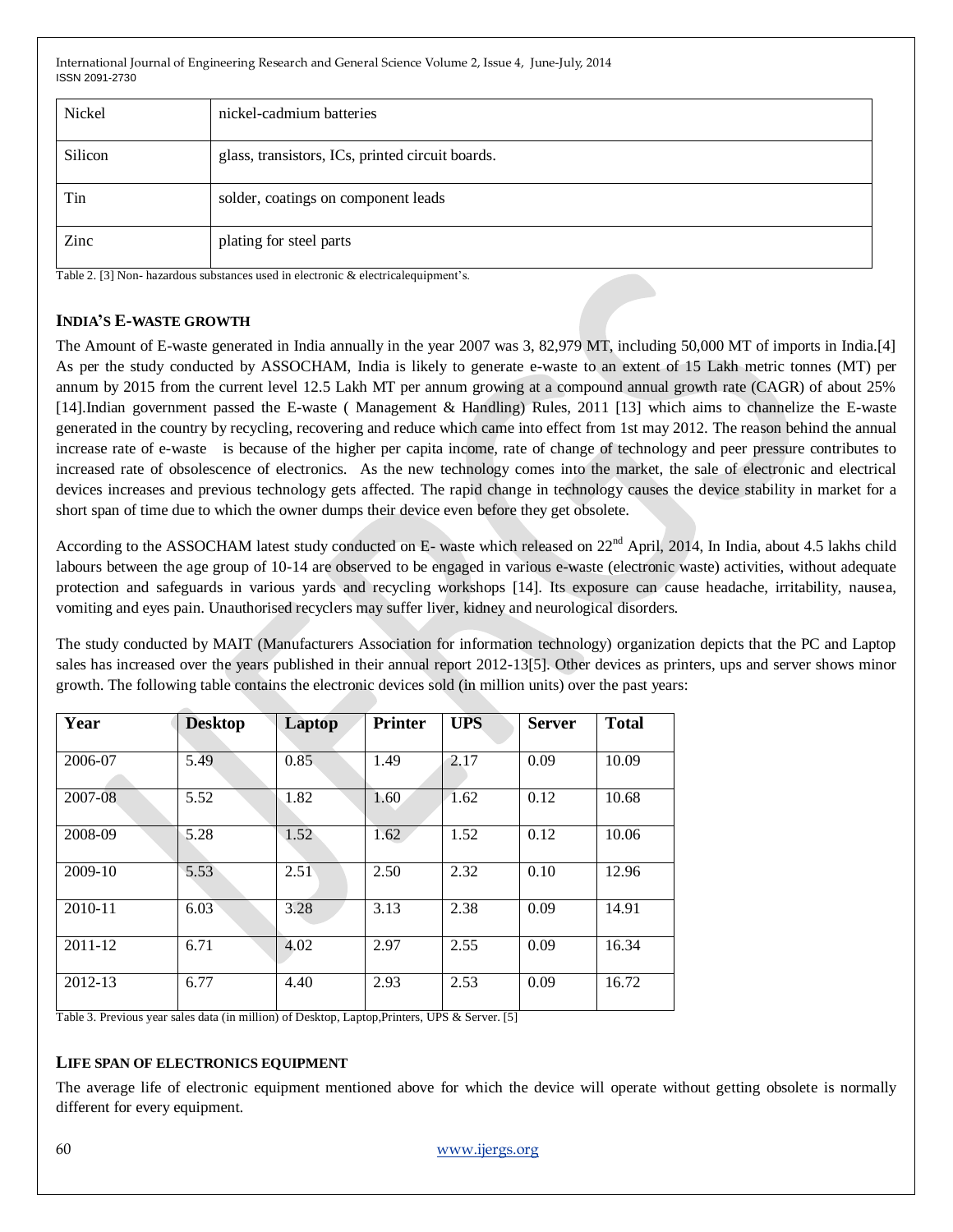| <b>Device</b> | <b>Average Life span in Years</b> |
|---------------|-----------------------------------|
| Desktop       | 5                                 |
| Laptop        | 4                                 |
| Printers      | 4                                 |
| Server        | 4                                 |
| <b>UPS</b>    | 5                                 |

Table 4. Device and their average life span. [6]

But in Indian scenario, the reality is different. The life time of an equipment will depend on the distribution around the equipment average lifetime because equipment are often reused or restored [7].

| Equipment  | Years till the device operate |     |     |     |     |
|------------|-------------------------------|-----|-----|-----|-----|
|            | $\mathbf{2}$                  | 3   | 4   | 5   | 6   |
| Desktop[6] |                               | 25% | 50% | 25% |     |
| Laptop[6]  | 10%                           | 50% | 20% | 20% |     |
| Printer[8] | 20%                           | 40% | 30% | 10% |     |
| UPS[9]     | 10%                           | 20% | 50% | 20% |     |
| Server[10] |                               | 25% | 40% | 25% | 10% |

Table 5. Percentage of each device assumed which operate years before becoming obsolete.

#### **METHOD USED FOR FUTURE PREDICTION**

The method used for future prediction of sale values of electronic equipment's for the upcoming year is carried out using Forecast function provided in Microsoft Excel [11]. This method is defined to calculate, or predict, a future value by using existing values. The predicted value is a y-value for a given x-value. The known values are existing x-values and y-values, and the new value is predicted by using linear regression. Most common application of this function is to predict future sales, inventory requirements, or consumer trends.

Syntax: FORECAST(x, known\_y's, known\_x's)

where, X Required. The data point for which you want to predict a value.

Known\_y'sRequired. The dependent array or range of data.

Known x'sRequired. The independent array or range of data.

Remarks:

If x is nonnumeric, FORECAST returns the #VALUE! error value. If known\_y's and known\_x's are empty or contain a different number of data points, FORECAST returns the #N/A error value. If the variance of known\_x's equals zero, then FORECAST returns the #DIV/0! error value.

The equation for FORECAST is a+bx where,

61 [www.ijergs.org](http://www.ijergs.org/)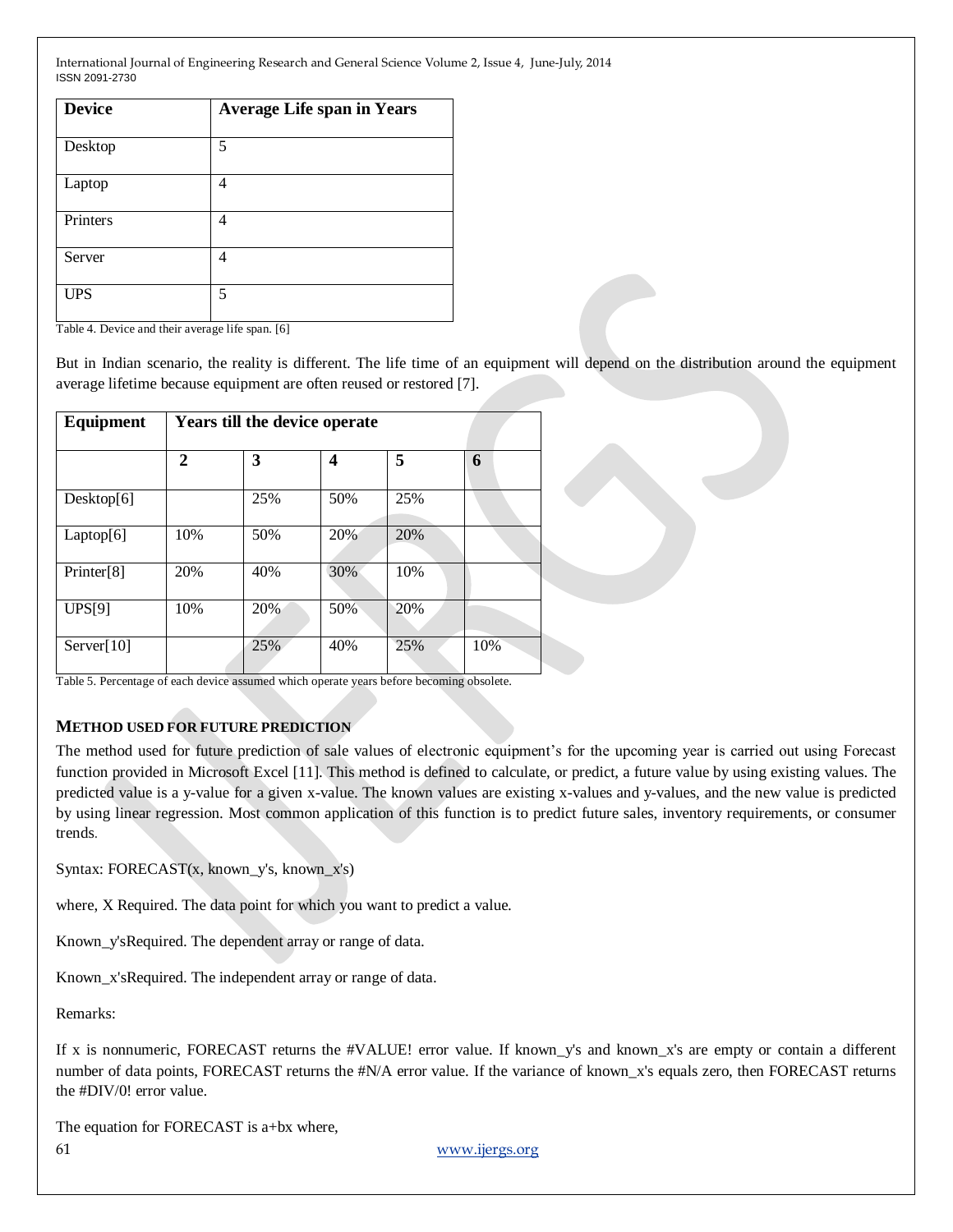$a = \overline{y} - b\overline{x}$ <sub>and:</sub>

 $b = \frac{\sum (x - \overline{x})(y - \overline{y})}{\sum (x - \overline{x})^2}$ where x and y are the sample means AVERAGE(known\_x's) and AVERAGE(known y's).

# **FUTURE SALES VALUE**

Using above forecast function, the sale values of some of the electronic devices are calculated. The sale forecasting of these device indicates that the rate of sale is increasing annually. But according to Toxic link report, only 5% of e- waste is recycled annually in formal sector [12] which is much lesser than the rate at which it increases. Recycling in formal sectors must be encouraged to achieve the higher recycling rate than the present status.

| <b>YEAR</b> | <b>Desktop</b> | Laptop   | <b>Printer</b> | <b>UPS</b> | <b>Server</b> | <b>Totals</b> |
|-------------|----------------|----------|----------------|------------|---------------|---------------|
| 2013-14     | 6.798336       | 4.889413 | 3.009982       | 2.541475   | 0.097538      | 17.336744     |
| 2014-15     | 6.81991        | 5.362559 | 3.07198        | 2.442851   | 0.100206      | 17.797506     |
| $2015 - 16$ | 6.836335       | 5.819978 | 3.120038       | 2.383009   | 0.10115       | 18.26051      |
| 2016-17     | 6.84884        | 6.262193 | 3.157291       | 2.346698   | 0.101484      | 18.716506     |
| 2017-18     | 6.858361       | 6.68971  | 3.186167       | 2.324666   | 0.101602      | 19.160506     |
| 2018-19     | 6.86561        | 7.103017 | 3.20855        | 2.311297   | 0.101644      | 19.590118     |
| 2019-20     | 6.871129       | 7.502587 | 3.2259         | 2.303186   | 0.101659      | 20.004461     |

Table 7. Future prediction of sales data of devices till 2020 year.

## The above result are indicated on graph using M.S. Excel graph tool provided.



Figure 1. Graph showing the increment in sale of each device.

62 [www.ijergs.org](http://www.ijergs.org/)